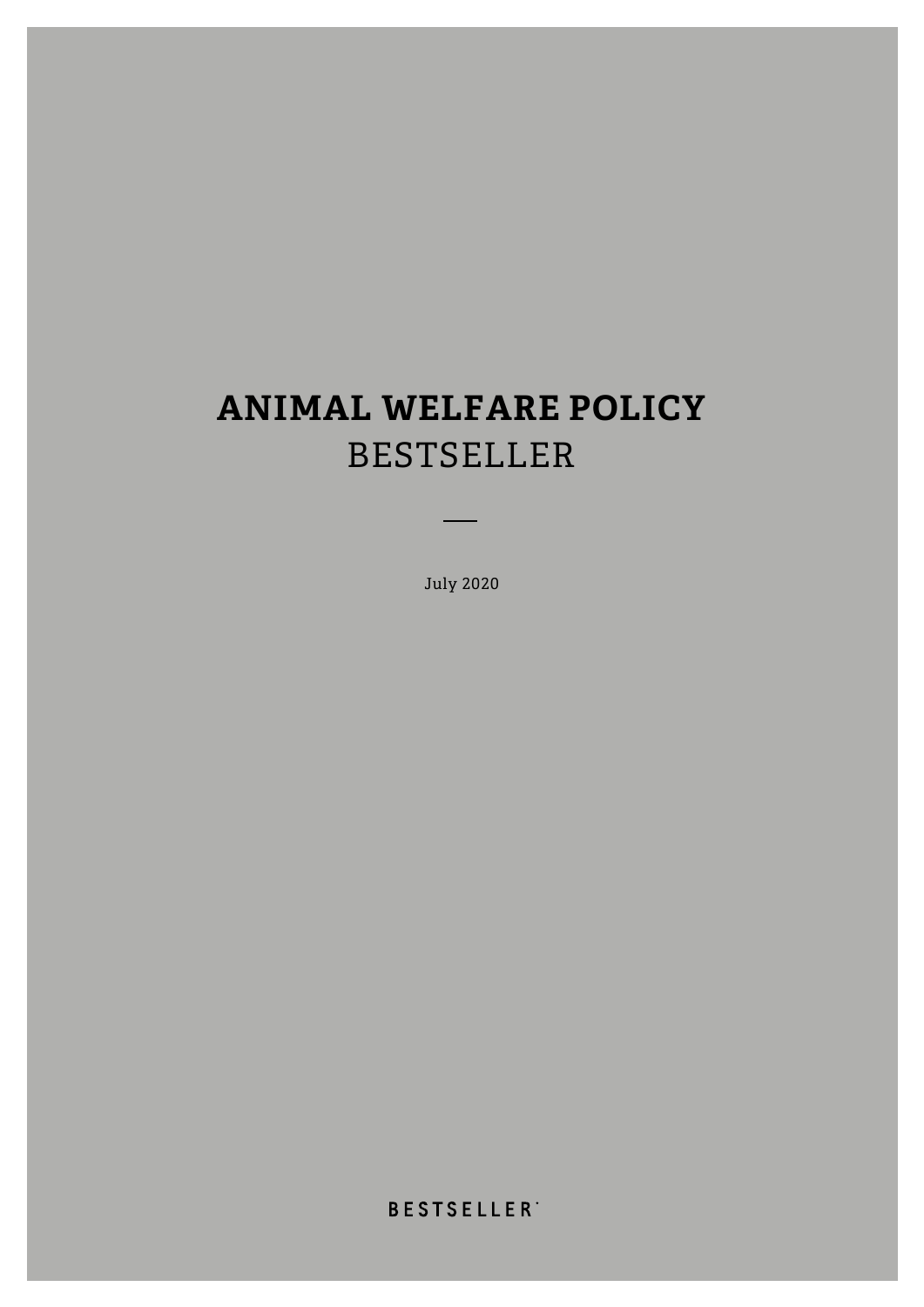## **BESTSELLER'S** ANIMAL WELFARE POLICY

At BESTSELLER, we are committed to safeguarding animal welfare. We require that any materials derived from animals used in our products are from animals that are treated humanely and according to animal welfare laws and recommendations. Under no circumstances do we accept animals being harmed during the manufacturing of our products.

#### IN BESTSELLER WE DO NOT ACCEPT:

- − Real fur of any type in our products.\*
- − Leather that is not a by-product from animals that have been bred for the food industry.
- − Leather obtained from live-skinning or live-boiling.
- − Feather or down from birds that have not been bred and raised for the food industry.
- − Feather or down from greylag geese due to the risk that they have been force-fed for the production of foie gras.
- − Feather or down from birds that have been live-plucked.
- − Wool from sheep that have been exposed to mulesing.
- − Angora wool.
- − Mohair (until we can assure responsible sources).

− Materials derived from species that appear on the CITES (the Convention on International Trade in Endangered Species of Wild Fauna and Flora) or IUCN (International Union for Conservation of Nature) lists of endangered species.

#### **RESPONSIBLE SOURCING**

We are working with industry experts wherever possible to support the development and implementation of credible animal welfare standards. BESTELLER's long term ambition is to source all our raw materials from responsible sources and we are committed to driving transparency and traceability in the supply chains of animal derived fibres and materials. As such:

- All the virgin down used in BESTSELLER products are sourced from sources certified to the Responsible Down Standard (RDS). Alternatively certified recycled down can be used.
- We have a goal to source all our wool from responsible sources by 2025 meaning certified to the Responsible Wool Standard (RWS) or equivalent standards, organic wool or recycled wool.
- We have partnered with The Good Cashmere Standard® by AbTF and will effectively start sourcing cashmere fibres for our products through this source from 2020 onwards.
- We are supporting the developments of the Responsible Sourced Alpaca standard initiated by the Textile Exchange which we believe will address relevant topics related to alpaca husbandry practices and land management. With this we are working to ensure access and transition to certified responsibly sourced alpaca at the earliest available date as well as well as support positive industry developments.

In addition, we support the use of recycled animal fibres and more sustainable innovations of non-animal origin that can replace animal based fibres.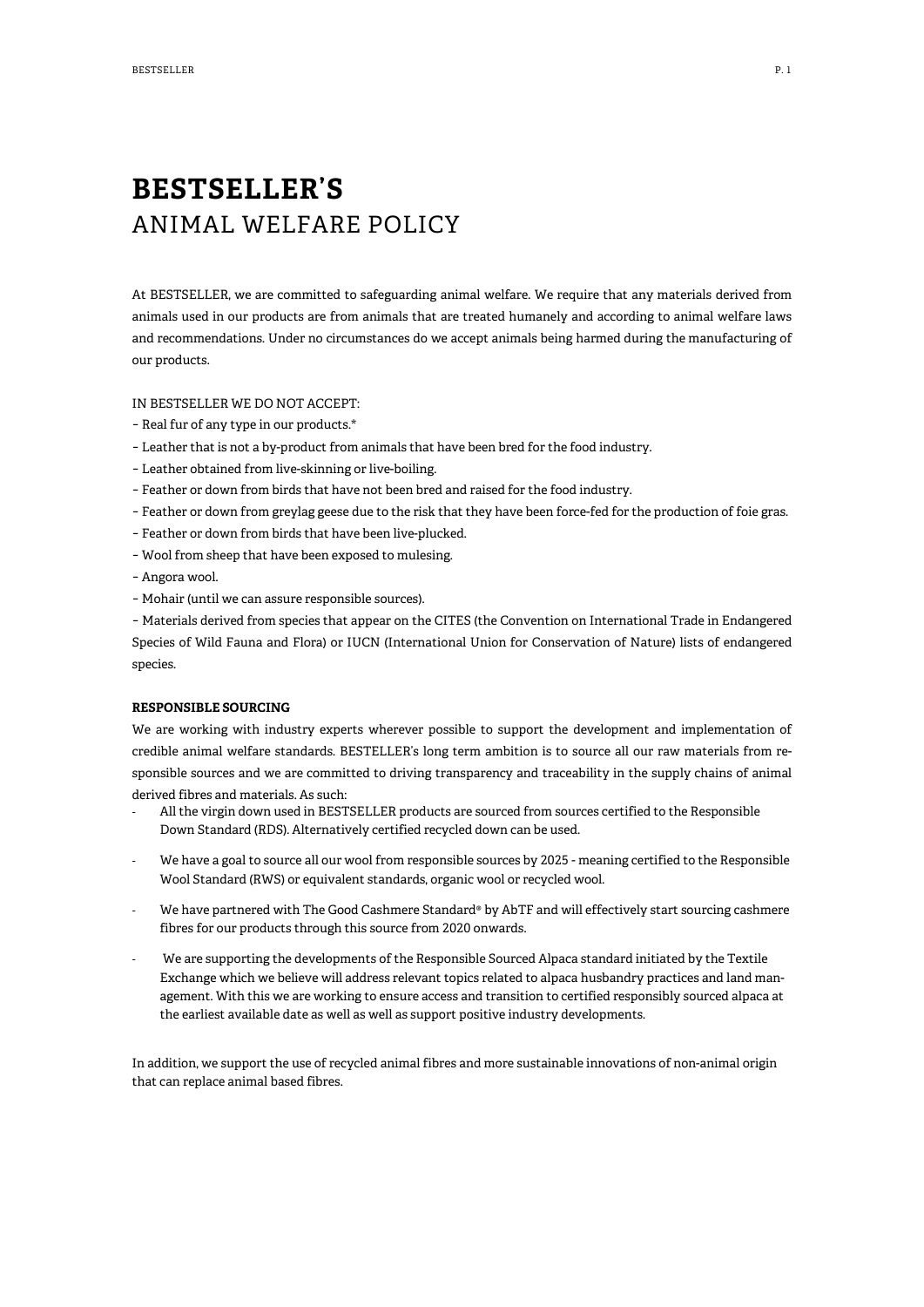#### **ANIMAL TESTING**

At BESTSELLER, we stand strong against animal testing. We require that our suppliers not be involved in any animal testing of cosmetic products and ingredients, or purchase ingredients or products from suppliers, who have been involved in such practices.

#### **FUR-FREE FOR MORE THAN A DECADE**

For more than a decade, BESTSELLER has been a fur free company. For this reason, it is only natural for us to take part in the Fur Free Retailer program\*, giving confidence to our customers that BESTSELLER is a company that does not sell real fur.

*\*BESTSELLER has entered the Fur Free Retailer program together with The Fur Free Alliance (FFA). The FFA is an international coalition of animal protection organisations working to bring an end to the exploitation and killing of animals for their fur.*